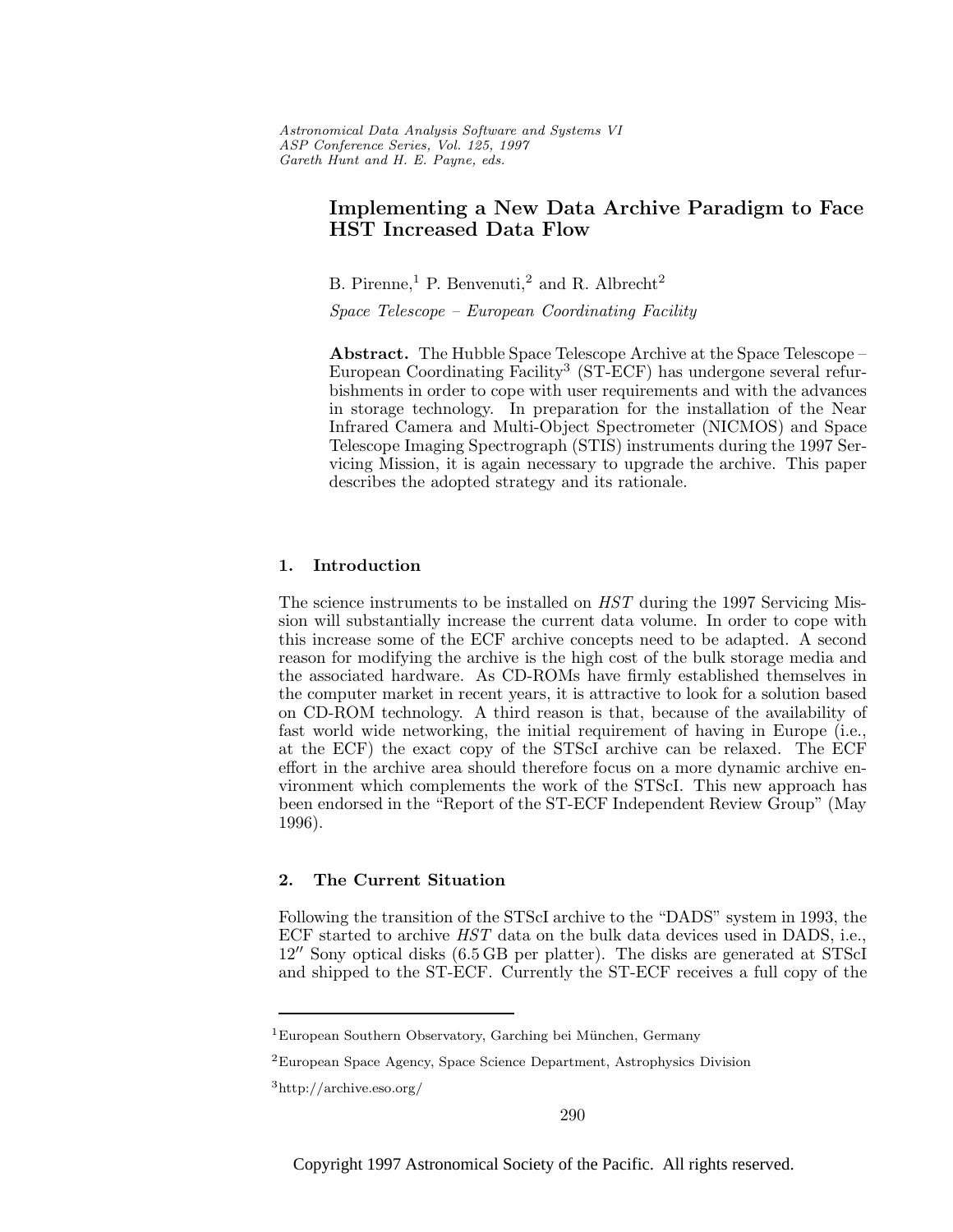

Figure 1. Share of data volume by data type.

archive, including engineering ancillary data. The current average data rate is  $\sim$ 2 GB/day or  $\sim$ 112 Sony disks per year.

Since we receive an exact copy of the archive, software protection mechanisms ensure that proprietary data can only be delivered to authorized users.

# **3. The Data Rate After the Second Servicing Mission**

With the installation of STIS and NICMOS on HST in February 97, the data rate is expected to increase up to ∼5.4 GB/day or 303 Sony disks per year (270% increase, see Figure 1). It should be noted that a large fraction of the data volume is represented by engineering data (∼0.8 GB/day current, ∼2 GB/day after 97). The access to engineering data by the (external) European community has been nil.

## **4. CD-ROM Technology**

While CD-ROMs have considerably less capacity than the current Sony optical disks (650 MB/volume vs. 6.4 GB per platter) they are more cost effective owing to their very low unit price (8 USD vs. 300 USD unit cost). In addition, all CD-ROM related hardware (readers and juke-boxes) is cheap, while Sony optical disk hardware—in particular juke boxes—is quite expensive. It is envisaged that the CD-ROMs will eventually be replaced by Digital Versatile Disks (DVD, 3.95 GB per platter; see Scientific American, July 96), which use similar technology and are expected to constitute the next generation CD-ROM standard. DVD readers are expected to be backward compatible with CD-ROMs.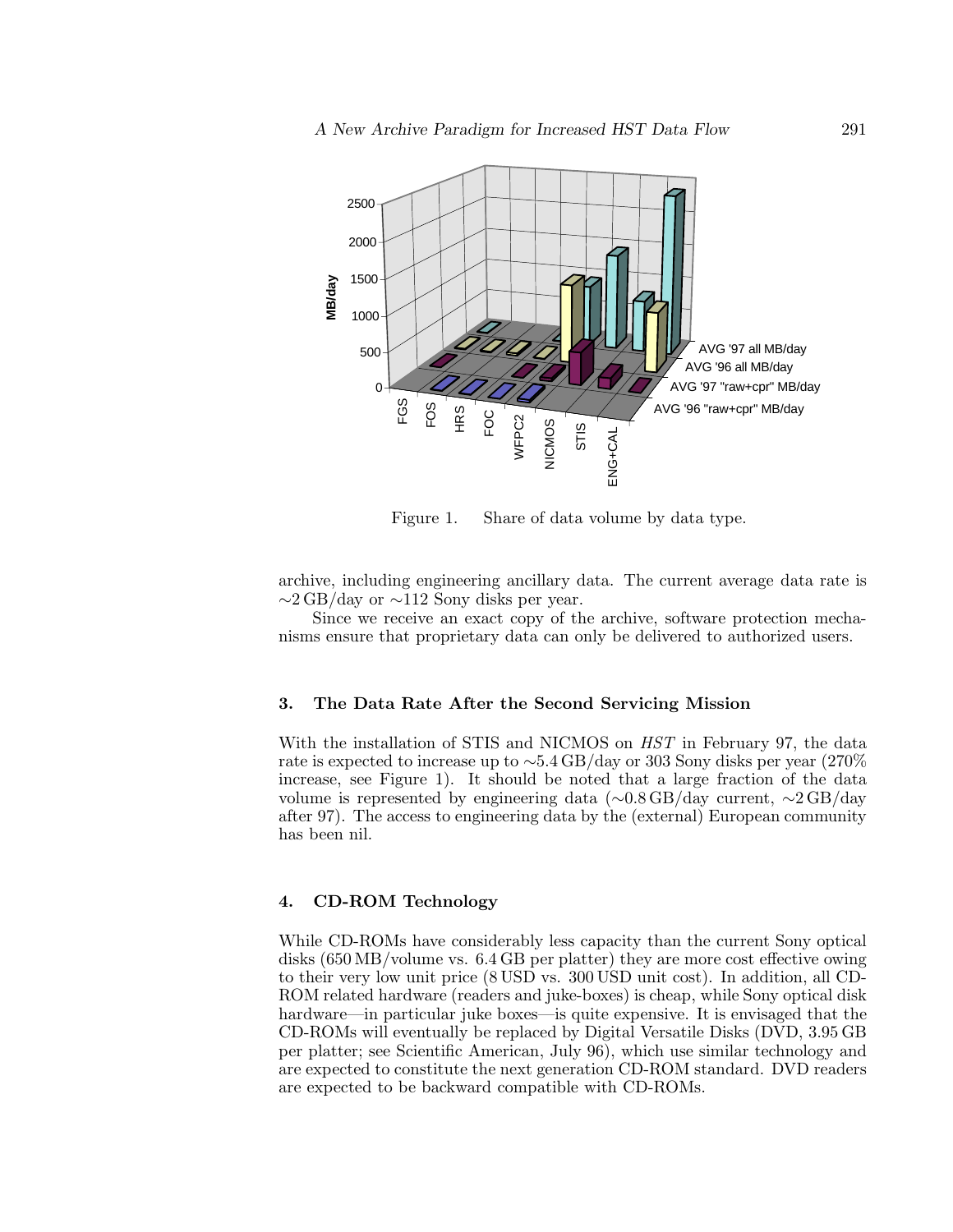

**External Requests**

Figure 2. Number of external requests for archived data.

#### **5. On-the-fly Calibration**

The Canadian Astronomy Data Centre (CADC) and the ECF developed the capability to calibrate data "on-the-fly," i.e., during the process of retrieving them from the archive (Crabtree et al. 1995). This method has the advantage that the data can be re-calibrated using the best available calibration files, as opposed to the standard calibration done right after taking the observations, when the data have to be calibrated using calibration files taken before the observations. The process has been tested operationally on representative data sets and found to work in a satisfactory manner. Since the capability was announced in May 1996, we noticed an increase of archive requests as users try to improve the quality of the calibration of their data (Figure 2).

Beside offering a valuable user service, on-the-fly re-calibration alleviates the need to transfer and archive calibrated data, considerably reducing the total data volume. However, it also implies that all data distributed out of the archive will have to be calibrated prior to distribution, including multiple re-calibrations for repeated requests of the same data products. On the other hand it makes it possible to have all the raw data on line by copying them to CD-ROMs mounted on jukeboxes (currently, the entire mission raw science data is stored on about 60 CD-ROMs). Additional juke-boxes can subsequently be added to the system, making the retrieval and re-calibration process entirely automatic.

Future astronomical projects (e.g., VLT, NGST, ...) are already planning their archives on the on-the-fly calibration concept.

Normal requests and mass retrievals will be handled by spawning off calibration tasks to various archive and ECF computers. This is possible because the ST-ECF Archive Request Handler and the calibration pipeline (OPUS, see Rose et al. 1995) were designed to share the calibration tasks among many machines. The long term solution is to ship compressed raw data and calibration files through the network and perform the decompression and the calibration via client software (e.g., a Java applet) at the user site. But this approach is still beyond our reach.